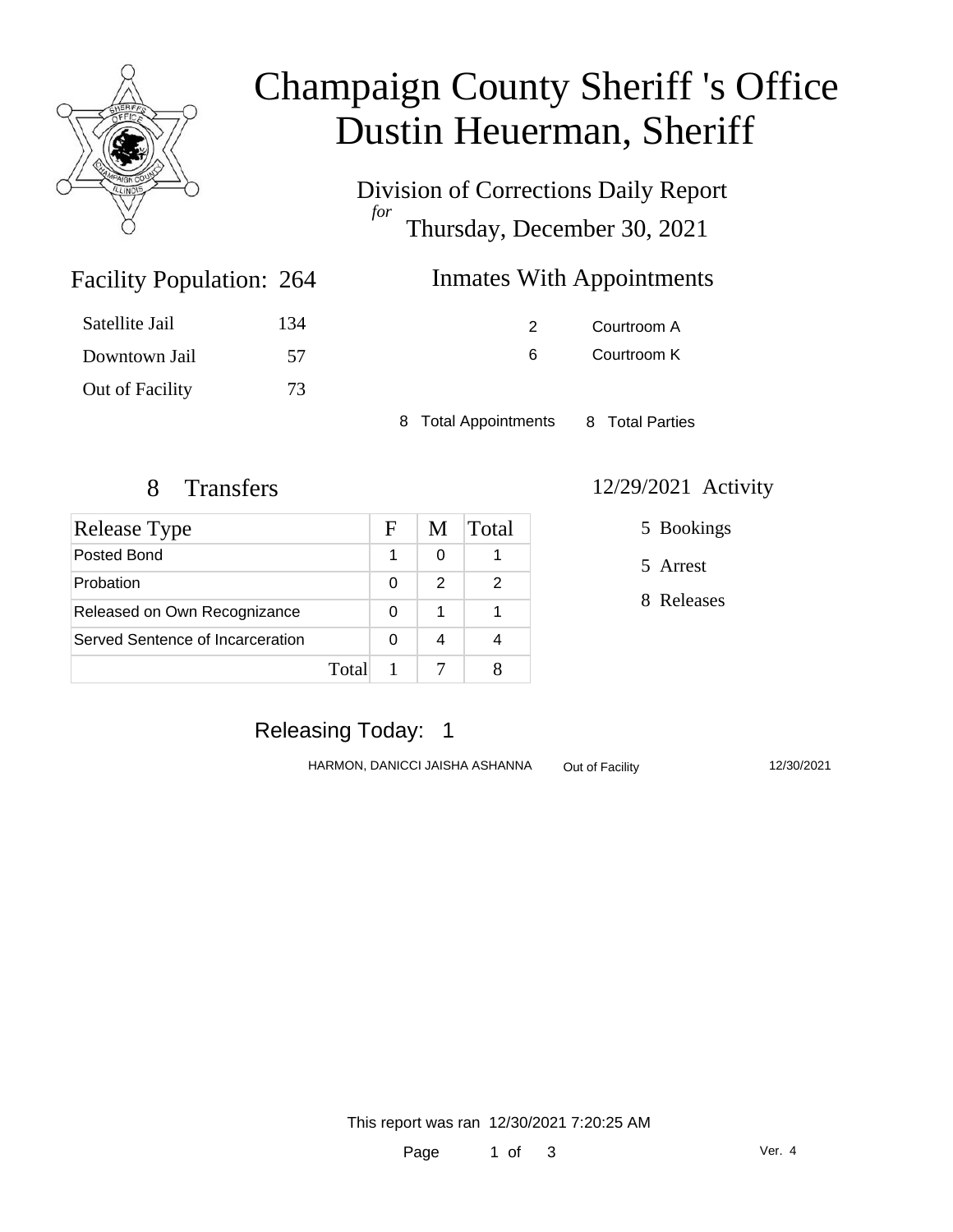

# Champaign County Sheriff 's Office Dustin Heuerman, Sheriff

Division of Corrections Daily Report *for* Thursday, December 30, 2021

#### Custody Status Count

- Electronic Home Dentention 14
	- Felony Arraignment 4
	- Felony Pre-Sentence 6
		- Felony Pre-Trial 207
	- Felony Pre-Trial DUI 3
	- Felony Sentenced CCSO 2
	- Felony Sentenced IDOC 15
		- Hold Other 2
	- Misdemeanor Arraignment 1
		- Misdemeanor Other 1
		- Misdemeanor Pre-Trial 2
- Misdemeanor Sentenced CCSO 3
	- Petition to Revoke 1
	- Remanded to DHS 2
	- Traffic Sentenced CCSO 1
		- Total 264

This report was ran 12/30/2021 7:20:25 AM